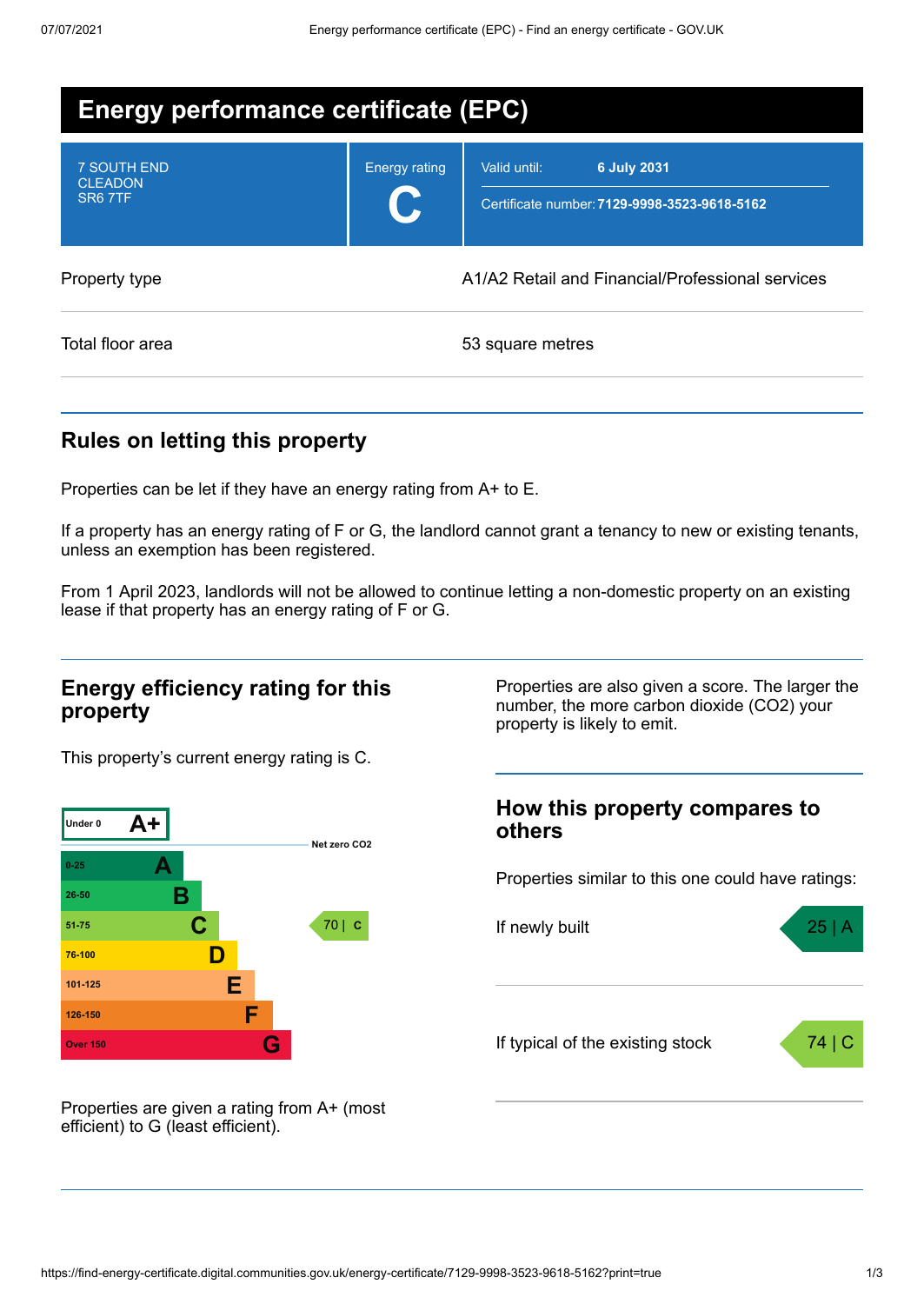# **Breakdown of this property's energy performance**

| Main heating fuel                          | <b>Grid Supplied Electricity</b>       |
|--------------------------------------------|----------------------------------------|
| <b>Building environment</b>                | <b>Heating and Natural Ventilation</b> |
| Assessment level                           | 3                                      |
| Building emission rate (kgCO2/m2 per year) | 83.92                                  |
| Primary energy use (kWh/m2 per year)       | 496                                    |
|                                            |                                        |

### **Recommendation report**

Guidance on improving the energy performance of this property can be found in the recommendation report [\(/energy-certificate/3720-5414-7501-1867-0274\)](https://find-energy-certificate.digital.communities.gov.uk/energy-certificate/3720-5414-7501-1867-0274).